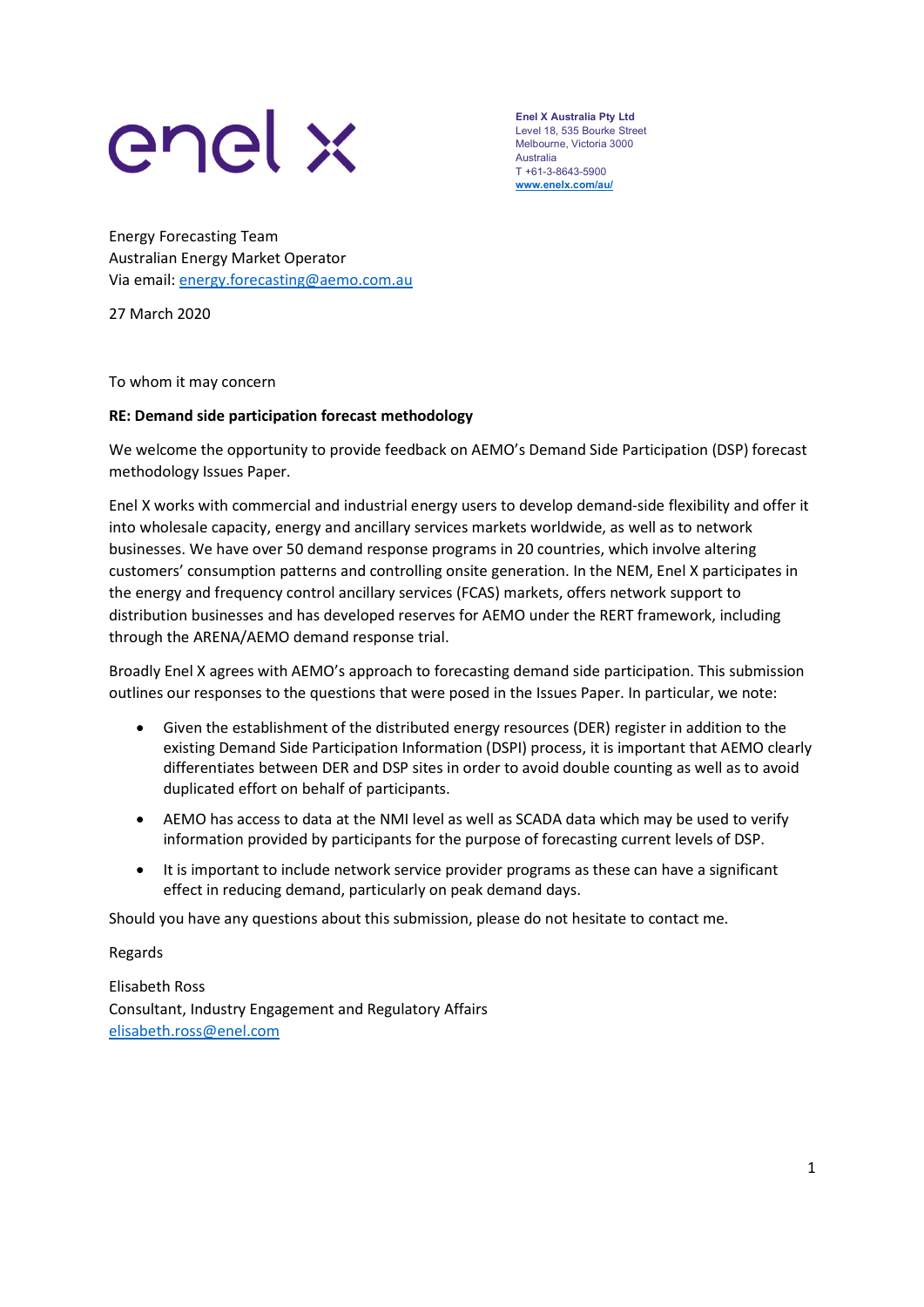## Table 1: Comments on the consultation questions

|                | <b>Consultation question</b>                                                                                                                       | <b>Enel X's view</b>                                                                                                                                                                                                                                                                                                                                          |
|----------------|----------------------------------------------------------------------------------------------------------------------------------------------------|---------------------------------------------------------------------------------------------------------------------------------------------------------------------------------------------------------------------------------------------------------------------------------------------------------------------------------------------------------------|
| 1              | Considering the intended purpose of the forecast, are the inclusions<br>and exclusions of the various DSP types appropriate and well<br>explained? | Yes. Given the development of the DER register as well as the DSPI,<br>there is the potential for double counting of resources that may be<br>identified as DER as well as DSP. It will be important for AEMO to<br>clearly differentiate between DER sites and DSP sites to avoid any<br>double-counting, which would incorrectly inflate the DSP forecasts. |
|                |                                                                                                                                                    | In addition, as noted by AEMO, it is also important to avoid<br>unnecessary duplication of effort on behalf of participants in<br>providing the same information via two different processes.                                                                                                                                                                 |
| $\overline{2}$ | Given the purpose of the forecast in AEMO's reliability processes, is<br>the approach for estimating the current level of DSP appropriate?         | Broadly, yes. Enel X considers there are a number of additional<br>sources of information that AEMO could use to verify data provided<br>by market participants, noting that AEMO already considers some of<br>this information.                                                                                                                              |
|                |                                                                                                                                                    | AEMO has access to NMI level data and potentially SCADA data. This<br>information can be used to assess how a site behaved over the last<br>three years (for example) to events such as:                                                                                                                                                                      |
|                |                                                                                                                                                    | High spot prices<br>$\bullet$<br>Network peak shaving events (e.g. Ausnet's critical peak demand<br>tariff)<br>If relevant, zero/negative spot prices (i.e. did they consume<br>more or generate less in response to these low/negative prices)                                                                                                               |
|                |                                                                                                                                                    | This will provide AEMO with more relevant information for real-time<br>events, including a greater understanding of how DSP responds.                                                                                                                                                                                                                         |
|                |                                                                                                                                                    | In turn, this will help AEMO manage emergency events such as those<br>experienced this summer, including extreme temperature events,<br>storms knocking down transmission towers, and bushfires causing<br>large customers and interconnector assets to trip.                                                                                                 |
| 3              | AEMO could ask for a forward-looking MW estimate for existing and<br>future DSP programs for up to three years for all participants.               | Requesting information on programs for up to three years will have<br>the obvious benefit of providing additional information to assist                                                                                                                                                                                                                       |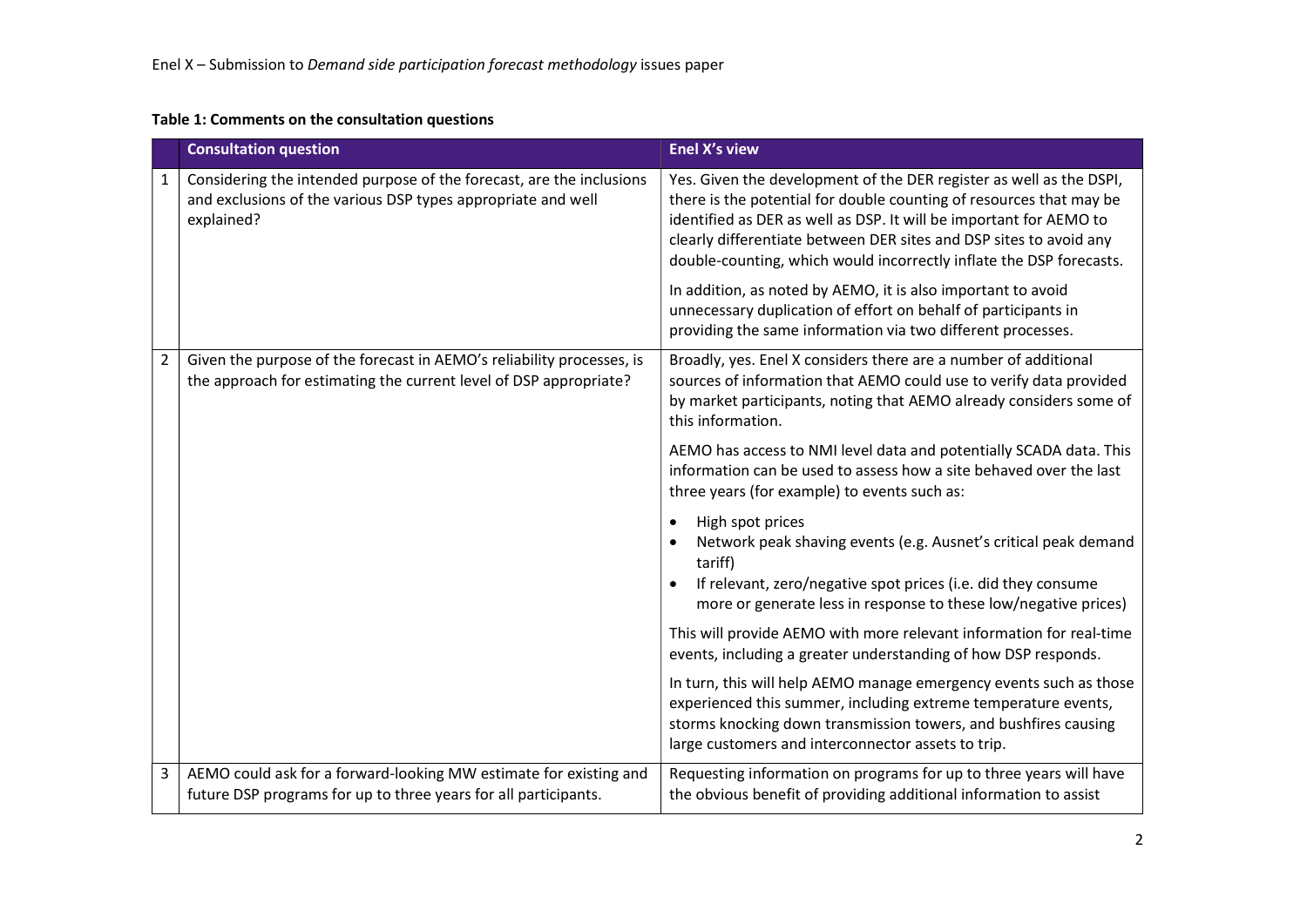|   | What are the pros and cons for such as request?<br>$\bullet$<br>In particular, is it feasible for participants to estimate this with a<br>$\bullet$<br>reasonable level of confidence?<br>How might AEMO validate the information provided?<br>$\bullet$ | AEMO with forecasting DSP capacity. However, clearly the<br>forecasting will only be as good as the accuracy of the information<br>provided.<br>Scheduled generators have much greater foresight and control of<br>issues such as planned maintenance and other longer-term activities<br>than DSP aggregators. As such, they are better placed to provide<br>longer term forecasts with more confidence than DSP aggregators or |
|---|----------------------------------------------------------------------------------------------------------------------------------------------------------------------------------------------------------------------------------------------------------|----------------------------------------------------------------------------------------------------------------------------------------------------------------------------------------------------------------------------------------------------------------------------------------------------------------------------------------------------------------------------------------------------------------------------------|
|   |                                                                                                                                                                                                                                                          | providers.<br>Nonetheless, Enel X considers it is worth collecting and that there is<br>some longer-term information that could usefully be provided with<br>some degree of confidence. This includes, for example, where<br>demand response providers have existing customers contracted for<br>a number of years and where any upgrades to capacity are planned.                                                               |
| 4 | Is the approach for forecasting future levels of DSP appropriate? And<br>if not:<br>What alternative approaches could be considered?<br>What data should be used for such assessments and where<br>$\bullet$<br>should it be sourced?                    | Forecasting future levels of DSP is challenging, particularly as policy<br>and regulatory changes are opening up opportunities for greater use<br>of demand response. This includes, for example, the Australian<br>Energy Market Commission's wholesale demand response<br>mechanism, currently expected to take effect from October 2021, as<br>well as AEMO and ARENA's Virtual Power Plant trials.                           |
|   |                                                                                                                                                                                                                                                          | In addition to drawing on information elicited from question 3<br>above, AEMO could consider demand response that has previously<br>been identified but not necessarily drawn upon. This could include,<br>for example, unsuccessful RERT tenders.                                                                                                                                                                               |
| 5 | Is it appropriate to have an annual update cycle as outlined in<br>Section 2.4?<br>If not, what data should drive more frequent regular updates?<br>$\bullet$<br>Is the proposed trigger in Section 2.4 appropriate for an out-of-<br>cycle update?      | Enel X agrees that an annual cycle is appropriate. This aligns with<br>AEMO's ESOO process. Further, most demand response tends to<br>happen over the summer months. There is unlikely to be a<br>significant amount of DSP activity during other months of the year<br>and, as such, it is not clear that there would be any additional value<br>in collecting this information more frequently.                                |
|   |                                                                                                                                                                                                                                                          | The proposed trigger for an out-of-cycle update of observed<br>consistent change in delivered DSP over those forecast for the region<br>of a magnitude of at least 1% of the regional forecast maximum                                                                                                                                                                                                                           |